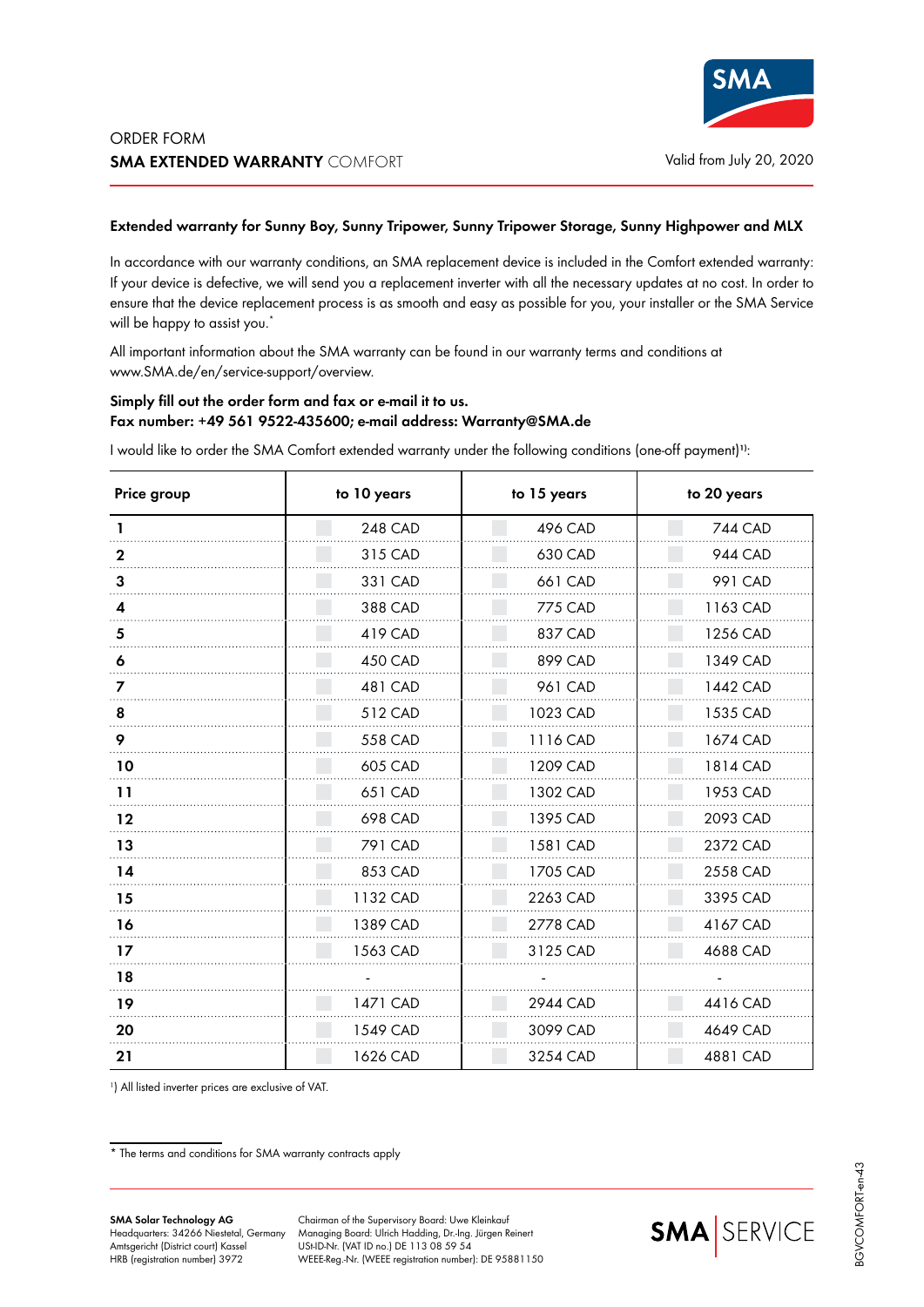

## ORDER FORM **SMA EXTENDED WARRANTY** COMFORT

| Price group | Device type                                                                                                                                                                                                                                                            |
|-------------|------------------------------------------------------------------------------------------------------------------------------------------------------------------------------------------------------------------------------------------------------------------------|
| L           | SB1.5-1VL-40, SB 2000HF-30, SB2.0-1VL-40, SB 2100TL, SB 2500, SB2.5-1VL-40, SB 2500HF-<br>30, SB 2500TLST-21                                                                                                                                                           |
| 2           | SB 3000, SB3.0-1AV-40*, SB3.0-1AV-41*, SB 3000HF-30, SB 3000TL-20, SB 3000TL-21,<br>STP3.0-3AV-40*, SB 3300, SB 3300-11, SB 3500TL-JP-22**, SB 3500TL-JP-22-MP**,<br>SB3.6-1AV-40*, SB3.6-1AV-41*, SB 3600TL-20, SB 3600TL-21, SB 3600SE-10***, SB 3800,<br>SB 3800-11 |
| 3           | SB4.0-1AV-40*, SB4.0-1AV-41*, SB 4000TL-20, SB 4000TL-21, STP4.0-3AV-40*,<br>SB 4500TL-JP-22**, SB 4500TL-JP-22-MP**                                                                                                                                                   |
| 4           | SB5.0-1AV-40*, SB5.0-1AV-41*, SB5.5-LV-JP-41**, SB 5000TL-20, SB 5000TL-21, SB 5000SE-<br>10***, SB 5400TL-JP-22-MP**, STP5.0-3AV-40*, STP 5000TL-20                                                                                                                   |
| 5           | SB 6000TL-21, SB6.0-1AV-41*, STP 6000TL-20, STP6.0-3AV-40*                                                                                                                                                                                                             |
| 6           | STP 7000TL-20                                                                                                                                                                                                                                                          |
| 7           | STP 8000TL-20, STP8.0-3AV-40*                                                                                                                                                                                                                                          |
| 8           | STP 9000TL-20                                                                                                                                                                                                                                                          |
| 9           | STP 10000TL-20, STP 10000TLEE-JP-10, STP 10000TLEE-JP-11,                                                                                                                                                                                                              |
| 10          | STP 12000TL-20                                                                                                                                                                                                                                                         |
| 11          | STP 15000TL-30                                                                                                                                                                                                                                                         |
| 12          |                                                                                                                                                                                                                                                                        |
| 13          | STP 20000TL-30, STP 20000TLEE-JP-11                                                                                                                                                                                                                                    |
| 14          | STP 24500TL-JP-30, STP 25000TL-30, STP 25000TL-JP-30                                                                                                                                                                                                                   |
| 15          | 03-50-1000-1-40 (STP 50-40), 03-50-1000-3-40 (STP 50-JP-40)                                                                                                                                                                                                            |
| 16          | STP 60-10, STP 60-JP-10, 139F5003 (MLX 60)                                                                                                                                                                                                                             |
| 17          | SHP 75-10                                                                                                                                                                                                                                                              |
| 19          | STPS60-10, 3-100-1000-1-20 (SHP 100-20), 3-100-1000-3-20 (SHP100-JP-20)                                                                                                                                                                                                |
| 20          | 3-125-1500-2-20 (SHP 125-US-20), STP 110-60                                                                                                                                                                                                                            |
| 21          | 3-150-1500-1-20 (SHP 150-20), 3-150-1500-2-20 (SHP 150-US-20), 3-143-1500-3-20 (SHP<br>143-JP-20)                                                                                                                                                                      |

The factory warranty is 5 years. This can be extended by a maximum of 10 years to 15 years.

The factory warranty is 10 years. This can be extended by a maximum of 10 years to 20 years.

\*\*\* The extended warranty refers exclusively to the inverter (the corresponding battery is not a part of this extended warranty).

The sale of extended warranties is limited to the above listed device types (the above mentioned device types ending with BS, -IT and -Kxx are excluded from the limitation).

SMA reserves the right to add or remove device types to or from the overview list at any time.

The warranty can only be extended during an existing valid warranty period.

The total duration of the factory warranty period and the warranty extension may not exceed 20 years.

Chairman of the Supervisory Board: Uwe Kleinkauf Managing Board: Ulrich Hadding, Dr.-Ing. Jürgen Reinert USt-ID-Nr. (VAT ID no.) DE 113 08 59 54 WEEE-Reg.-Nr. (WEEE registration number): DE 95881150